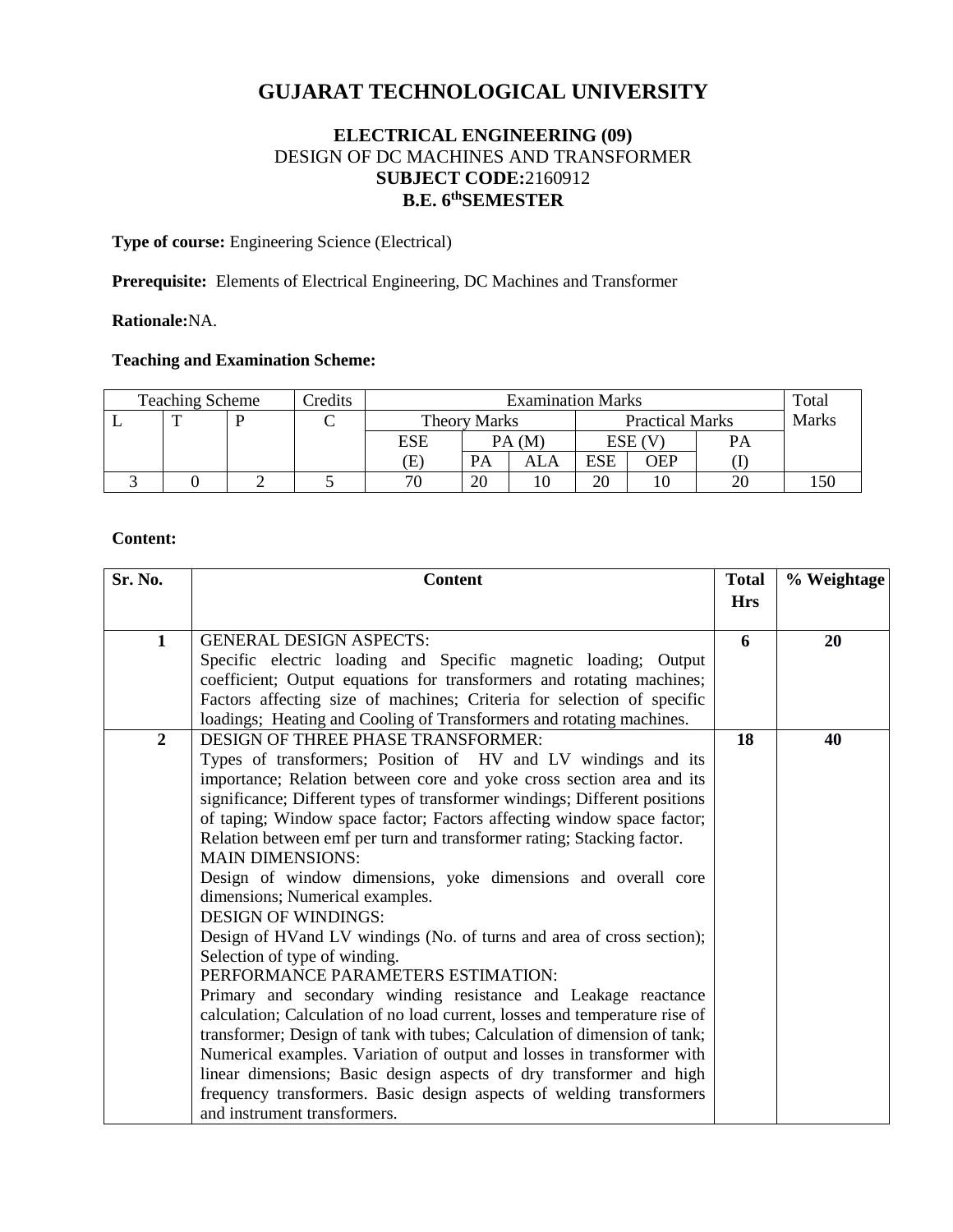| 3 | <b>DESIGN OF DC MACHINES:</b>                                            | 18 | 40 |
|---|--------------------------------------------------------------------------|----|----|
|   | Introduction; Output equation; MMF calculation; Selection of number of   |    |    |
|   | poles; Design of core length and armature diameter; Carter's fringing    |    |    |
|   | curves and its significance; Design of length of air gap; Numerical      |    |    |
|   | examples.                                                                |    |    |
|   | <b>ARMATURE DESIGN:</b>                                                  |    |    |
|   | Choice of armature winding; Armature conductor; Number of armature       |    |    |
|   | slots; Slot dimensions; Slot loading; Design of armature core; Numerical |    |    |
|   | examples.                                                                |    |    |
|   | <b>DESIGN OF FIELD SYSTEMS:</b>                                          |    |    |
|   | Pole design; Design of field winding of shunt, series and compound       |    |    |
|   | machines; Design of inter poles; Effects and minimization of armature    |    |    |
|   | reaction; Design of commutator and brushes; Numerical examples.          |    |    |
|   | Performance parameters evaluation.                                       |    |    |

## **Suggested Specification table with Marks (Theory):**

| <b>Distribution of Theory Marks</b> |       |         |         |         |                    |  |  |  |
|-------------------------------------|-------|---------|---------|---------|--------------------|--|--|--|
| R Level                             | Level | A Level | N Level | E Level | $\mathbb{C}$ Level |  |  |  |
| 10                                  | 25    |         |         | 10      |                    |  |  |  |

**Legends: R: Remembrance; U: Understanding; A: Application, N: Analyze and E: Evaluate C: Create and above Levels (Revised Bloom's Taxonomy)**

Note: This specification table shall be treated as a general guideline for students and teachers. The actual distribution of marks in the question paper may vary slightly from above table.

#### **Reference Books:**

- 1. A course in electrical machine Design A. K. Sawhney
- 2. Electrical Machine Design R. K. Agrawal
- 3. Design of Electrical Machine- V. N. Mittle

#### **Course Outcome:**

After learning the course the students should be able to:

- 1. Design the DC machine of given specifications.
- 2. Design the transformers of given specifications.
- 3. Prepare the detailed sketches of the designed machines.

#### **List of Experiments:**

During the laboratory hours, the design problems based on the syllabus should be assigned to the students. After carrying out the detailed design, drawing sketches should be prepared by the students. Minimum five drawing sheets must be prepared and evaluated at the end of the term.